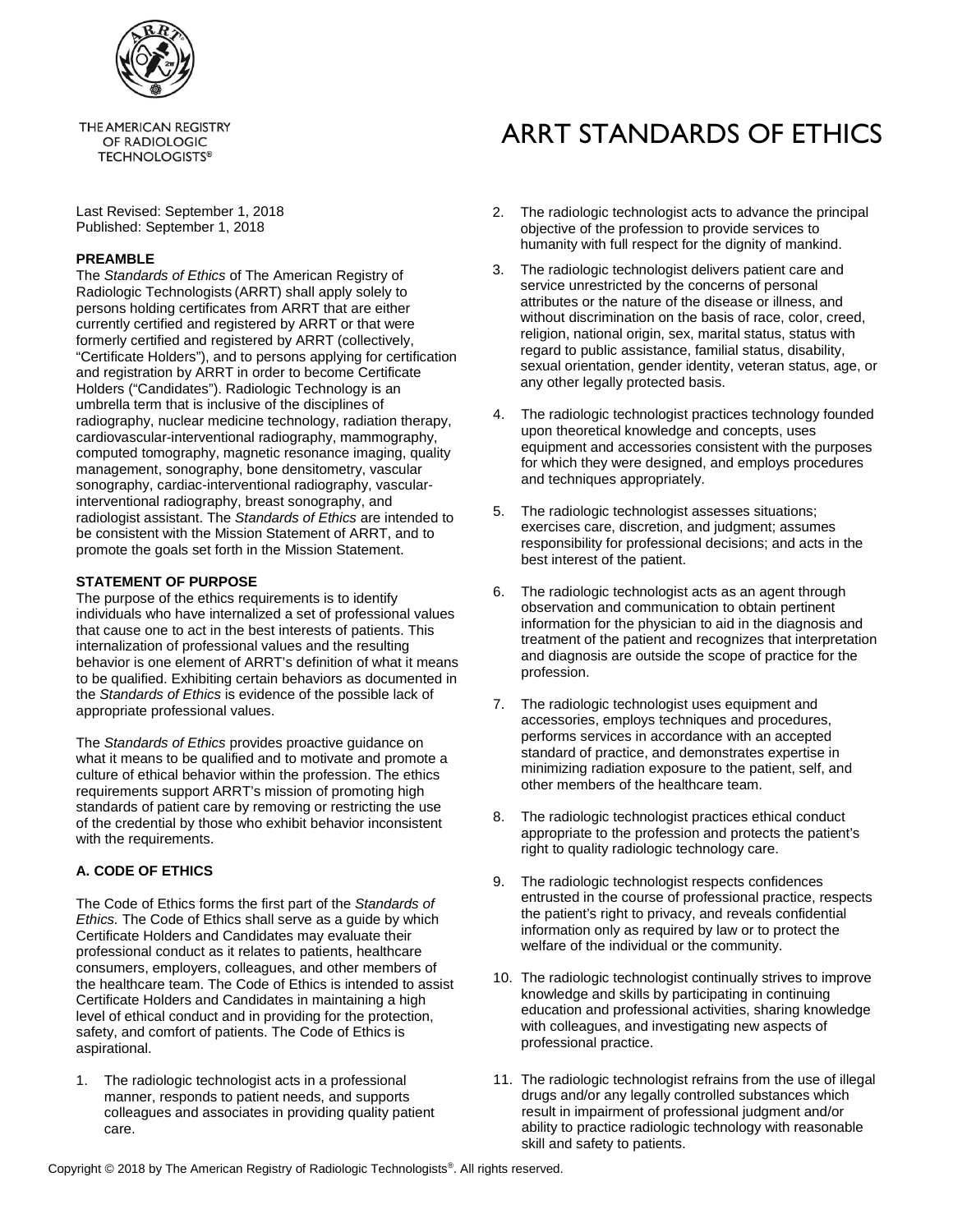# **B. RULES OF ETHICS**

The Rules of Ethics form the second part of the *Standards of Ethics.* They are mandatory standards of minimally acceptable professional conduct for all Certificate Holders and Candidates. Certification and registration are methods of assuring the medical community and the public that an individual is qualified to practice within the profession. Because the public relies on certificates and registrations issued by ARRT, it is essential that Certificate Holders and Candidates act consistently with these Rules of Ethics. These Rules of Ethics are intended to promote the protection, safety, and comfort of patients.

The Rules of Ethics are enforceable. R.T.s are required to notify ARRT of any ethics violation, including state licensing issues and criminal charges and convictions, within 30 days of the occurrence or during their annual renewal of certification and registration, whichever comes first. Applicants for certification and registration are required to notify ARRT of any ethics violation, including state licensing issues and criminal charges and convictions, within 30 days of the occurrence.

Certificate Holders and Candidates engaging in any of the following conduct or activities, or who permit the occurrence of the following conduct or activities with respect to them, have violated the Rules of Ethics and are subject to sanctions as described hereunder:

*The titles and headings are for convenience only, and shall not be used to limit, alter or interpret the language of any Rule.*

# **Fraud or Deceptive Practices**

# **Fraud Involving Certification and Registration**

1. Employing fraud or deceit in procuring or attempting to procure, maintain, renew, or obtain or reinstate certification and registration as issued by ARRT; employment in radiologic technology; or a state permit, license, or registration certificate to practice radiologic technology. This includes altering in any respect any document issued by ARRT or any state or federal agency, or by indicating in writing certification and registration with ARRT when that is not the case.

# **Fraudulent Communication Regarding Credentials**

2. Engaging in false, fraudulent, deceptive, or misleading communications to any person regarding any individual's education, training, credentials, experience, or qualifications, or the status of any individual's state permit, license, or registration certificate in radiologic technology or certificate of registration with ARRT.

# **Fraudulent Billing Practices**

3. Knowingly engaging or assisting any person to engage in, or otherwise participating in, abusive or fraudulent billing practices, including violations of federal Medicare and Medicaid laws or state medical assistance laws.

# **Subversion**

#### **Examination / CQR Subversion**

4. Subverting or attempting to subvert ARRT's examination process, and/or the structured self-assessments that are part of the Continuing Qualifications Requirements (CQR) process. Conduct that subverts or attempts to subvert ARRT's examination and/or CQR assessment process includes, but is not limited to:

- (i) disclosing examination and/or CQR assessment information using language that is substantially similar to that used in questions and/or answers from ARRT examinations and/or CQR assessments when such information is gained as a direct result of having been an examinee or a participant in a CQR assessment or having communicated with an examinee or a CQR participant; this includes, but is not limited to, disclosures to students in educational programs, graduates of educational programs, educators, anyone else involved in the preparation of Candidates to sit for the examinations, or CQR participants; and/or
- (ii) soliciting and/or receiving examination and/or CQR assessment information that uses language that is substantially similar to that used in questions and/or answers on ARRT examinations or CQR assessments from an examinee, or a CQR participant, whether requested or not; and/or
- (iii) copying, publishing, reconstructing (whether by memory or otherwise), reproducing or transmitting any portion of examination and/or CQR assessment materials by any means, verbal or written, electronic or mechanical, without the prior express written permission of ARRT or using professional, paid or repeat examination takers and/or CQR assessment participants, or any other individual for the purpose of reconstructing any portion of examination and/or CQR assessment materials; and/or
- (iv) using or purporting to use any portion of examination and/or CQR assessment materials that were obtained improperly or without authorization for the purpose of instructing or preparing any Candidate for examination or participant for CQR assessment; and/or
- (v) selling or offering to sell, buying or offering to buy, or distributing or offering to distribute any portion of examination and/or CQR assessment materials without authorization; and/or
- (vi) removing or attempting to remove examination and/or CQR assessment materials from an examination or assessment room; and/or
- (vii) having unauthorized possession of any portion of or information concerning a future, current, or previously administered examination or CQR assessment of ARRT; and/or
- (viii) disclosing what purports to be, or what you claim to be, or under all circumstances is likely to be understood by the recipient as, any portion of or "inside" information concerning any portion of a future, current, or previously administered examination or CQR assessment of ARRT; and/or
- (ix) communicating with another individual during administration of the examination or CQR assessment for the purpose of giving or receiving help in answering examination or CQR assessment questions, copying another Candidate's, or CQR participant's answers, permitting another Candidate or a CQR participant to copy one's answers, or possessing unauthorized materials including, but not limited to, notes; and/or
- (x) impersonating a Candidate, or a CQR participant, or permitting an impersonator to take or attempt to take the examination or CQR assessment on one's own behalf; and/or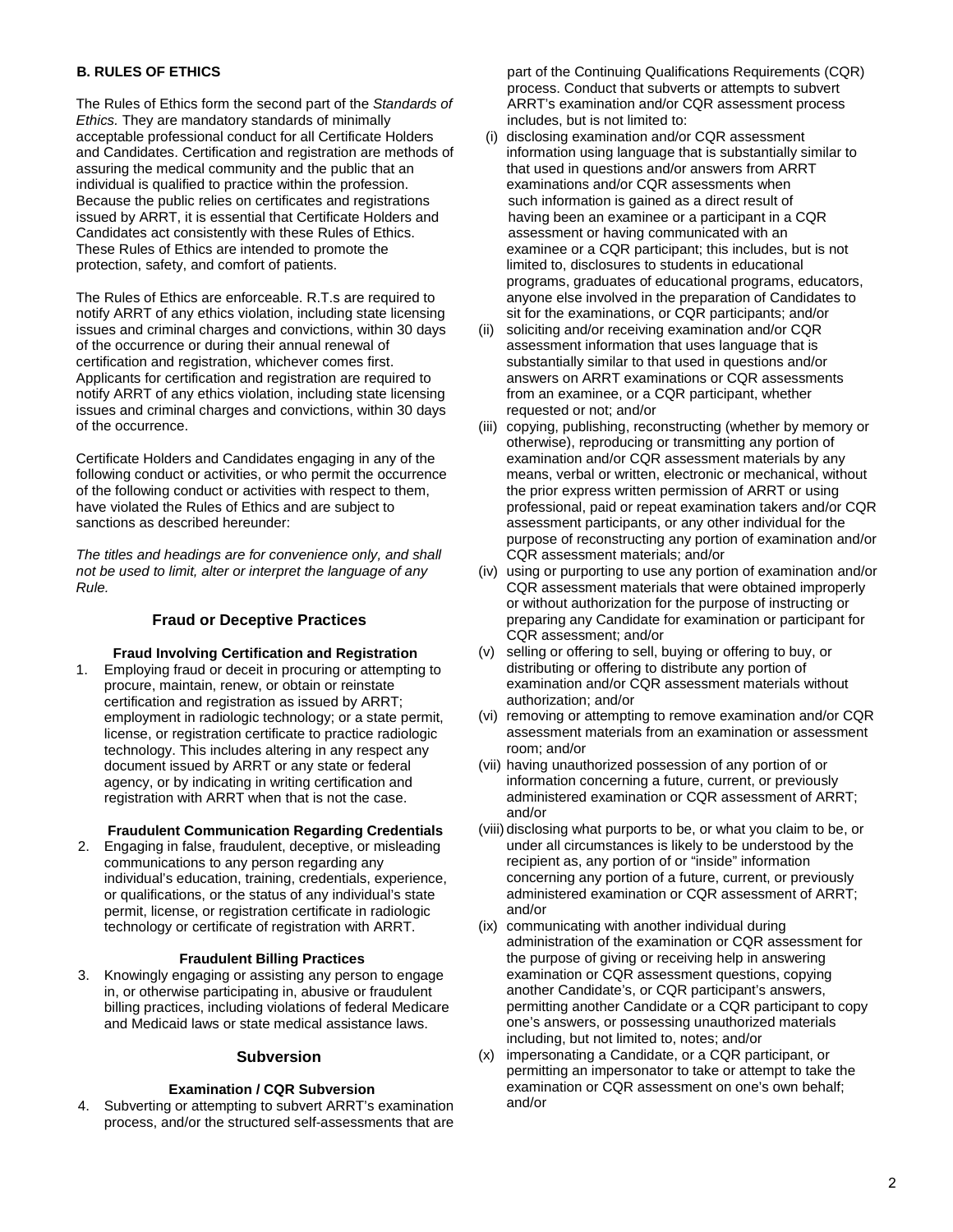(xi) using any other means that potentially alters the results of the examination or CQR assessment such that the results may not accurately represent the professional knowledge base of a Candidate, or a CQR participant.

### **Education Subversion**

- 5. Subverting, attempting to subvert, or aiding others to subvert or attempt to subvert ARRT's education requirements, including but not limited to, *Continuing Education Requirements (CE),* clinical experience and competency requirements, structured education activities, and/or ARRT's Continuing Qualifications Requirements (CQR). Conduct that subverts or attempts to subvert ARRT's education or CQR Requirements includes, but is not limited to:
	- (i) providing false, inaccurate, altered, or deceptive information related to CE, clinical experience or competency requirements, structured education or CQR activities to ARRT or an ARRT recognized recordkeeper; and/or
	- (ii) assisting others to provide false, inaccurate, altered, or deceptive information related to education requirements or CQR activities to ARRT or an ARRT recognized recordkeeper; and/or
	- (iii) conduct that results or could result in a false or deceptive report of CE, clinical experience or competency requirements, structured education activities or CQR completion; and/or
	- (iv) conduct that in any way compromises the integrity of ARRT's education requirements, including, but not limited to, CE, clinical experience and competency requirements, structured education activities, or CQR Requirements such as sharing answers to the posttests or self-learning activities, providing or using false certificates of participation, or verifying credits that were not earned or clinical procedures that were not performed.

# **Failure to Cooperate with ARRT Investigation**

- 6. Subverting or attempting to subvert ARRT's certification and registration processes by:
	- (i) making a false statement or knowingly providing false information to ARRT; or
	- (ii) failing to cooperate with any investigation by ARRT.

# **Unprofessional Conduct**

# **Failure to Conform to Minimal Acceptable Standards**

- 7. Engaging in unprofessional conduct, including, but not limited to:
	- (i) a departure from or failure to conform to applicable federal, state, or local governmental rules regarding radiologic technology practice or scope of practice; or, if no such rule exists, to the minimal standards of acceptable and prevailing radiologic technology practice;
	- (ii) any radiologic technology practice that may create unnecessary danger to a patient's life, health, or safety.

Actual injury to a patient or the public need not be established under this clause.

# **Sexual Misconduct**

8. Engaging in conduct with a patient that is sexual or may reasonably be interpreted by the patient as sexual, or in any verbal behavior that is seductive or sexually

demeaning to a patient; or engaging in sexual exploitation of a patient or former patient. This also applies to any unwanted sexual behavior, verbal or otherwise.

# **Unethical Conduct**

9. Engaging in any unethical conduct, including, but not limited to, conduct likely to deceive, defraud, or harm the public; or demonstrating a willful or careless disregard for the health, welfare, or safety of a patient. Actual injury need not be established under this clause.

# **Scope of Practice**

#### **Technical Incompetence**

10. Performing procedures which the individual is not competent to perform through appropriate training and/or education or experience unless assisted or personally supervised by someone who is competent (through training and/or education or experience).

#### **Improper Supervision in Practice**

11. Knowingly assisting, advising, or allowing a person without a current and appropriate state permit, license, registration, or an ARRT registered certificate to engage in the practice of radiologic technology, in a jurisdiction that mandates such requirements.

# **Improper Delegation or Acceptance of a Function**

12. Delegating or accepting the delegation of a radiologic technology function or any other prescribed healthcare function when the delegation or acceptance could reasonably be expected to create an unnecessary danger to a patient's life, health, or safety. Actual injury to a patient need not be established under this clause.

# **Fitness to Practice**

#### **Actual or Potential Inability to Practice**

13. Actual or potential inability to practice radiologic technology with reasonable skill and safety to patients by reason of illness; use of alcohol, drugs, chemicals, or any other material; or as a result of any mental or physical condition.

### **Inability to Practice by Judicial Determination**

14. Adjudication as mentally incompetent, mentally ill, chemically dependent, or dangerous to the public, by a court of competent jurisdiction.

# **Improper Management of Patient Records**

# **False or Deceptive Entries**

15. Improper management of patient records, including failure to maintain adequate patient records or to furnish a patient record or report required by law; or making, causing, or permitting anyone to make false, deceptive, or misleading entry in any patient record.

# **Failure to Protect Confidential Patient Information**

16. Revealing a privileged communication from or relating to a former or current patient, except when otherwise required or permitted by law, or viewing, using, releasing, or otherwise failing to adequately protect the security or privacy of confidential patient information.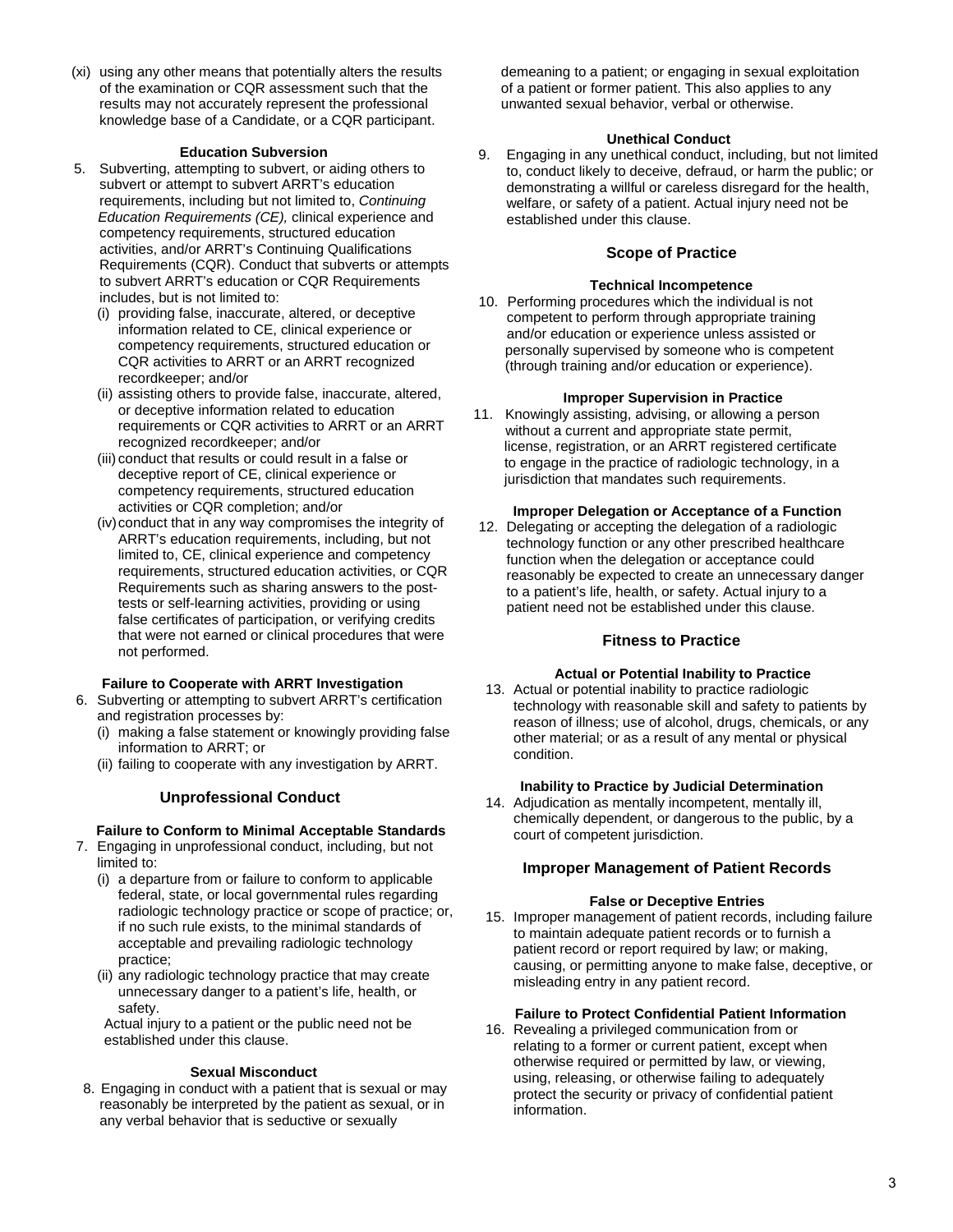# **Knowingly Providing False Information**

17. Knowingly providing false or misleading information that is directly related to the care of a former or current patient.

# **Violation of State or Federal Law or Regulatory Rule**

# **Narcotics or Controlled Substances Law**

18. Violating a state or federal narcotics or controlled substance law**,** even if not charged or convicted of a violation of law.

#### **Regulatory Authority or Certification Board Rule**

19. Violating a rule adopted by a state or federal regulatory authority or certification board resulting in the individual's professional license, permit, registration or certification being denied, revoked, suspended, placed on probation or a consent agreement or order, voluntarily surrendered, subjected to any conditions, or failing to report to ARRT any of the violations or actions identified in this Rule.

#### **Criminal Proceedings**

- 20. Convictions, criminal proceedings, or military courtsmartial as described below:
	- (i) conviction of a crime, including, but not limited to, a felony, a gross misdemeanor, or a misdemeanor, with the sole exception of speeding and parking violations. All alcohol and/or drug related violations must be reported; and/or
	- (ii) criminal proceeding where a finding or verdict of guilt is made or returned but the adjudication of guilt is either withheld, deferred, or not entered or the sentence is suspended or stayed; or a criminal proceeding where the individual enters an Alford plea, a plea of guilty or nolo contendere (no contest); or where the individual enters into a pre-trial diversion activity; or
	- (iii) military courts-martial related to any offense identified in these Rules of Ethics.

# **Duty to Report**

# **Failure to Report Violation**

21.Knowing of a violation or a probable violation of any Rule of Ethics by any Certificate Holder or Candidate and failing to promptly report in writing the same to ARRT.

#### **Failure to Report Error**

22.Failing to immediately report to the Certificate Holder's or Candidate's supervisor information concerning an error made in connection with imaging, treating, or caring for a patient. For purposes of this rule, errors include any departure from the standard of care that reasonably may be considered to be potentially harmful, unethical, or improper (commission). Errors also include behavior that is negligent or should have occurred in connection with a patient's care, but did not (omission). The duty to report under this rule exists whether or not the patient suffered any injury.

# **C. ADMINISTRATIVE PROCEDURES**

 These Administrative Procedures provide for the structure and operation of the Ethics Committee; they detail

procedures followed by the Ethics Committee and by the Board of Trustees of ARRT in handling challenges raised under the Rules of Ethics, and in handling matters relating to the denial of an application for certification and registration (for reasons other than failure to meet the criteria as stated in Article II, Sections 2.03 and 2.04 of the *Rules and Regulations* of ARRT, in which case, there is no right to a hearing) or the denial of renewal or reinstatement of certification and registration. All Certificate Holders and Candidates are required to comply with these Administrative Procedures. All Certificate Holders and Candidates are expected to conduct themselves in a professional and respectful manner in their interactions with the ARRT Board of Trustees, Ethics Committee and/or staff. Failure to cooperate with the Ethics Committee or the Board of Trustees in a proceeding involving a challenge or ethics review may be considered by the Ethics Committee and by the Board of Trustees according to the same procedures and with the same sanctions as failure to observe the Rules of Ethics.

### **1. Ethics Committee**

# **(a) Membership and Responsibilities of the Ethics Committee**

The President, with the approval of the Board of Trustees, appoints at least three Trustees to serve as members of the Ethics Committee, each such person to serve on the Committee until removed and replaced by the President, with the approval of the Board of Trustees, at any time, with or without cause. The President, with the approval of the Board of Trustees, will also appoint a fourth, alternate member to the Committee. The alternate member will participate on the Committee in the event that one of the members of the Ethics Committee is unable to participate. The Ethics Committee is responsible for: (1) investigating each alleged breach of the Rules of Ethics and determining whether a Certificate Holder or Candidate has failed to observe the Rules of Ethics and determining an appropriate sanction; and (2) periodically assessing the Code of Ethics, Rules of Ethics, and Administrative Procedures and recommending any amendments to the Board of Trustees.

#### **(b) The Chair of the Ethics Committee**

The President, with the approval of the Board of Trustees, appoints one member of the Ethics Committee as the Committee's Chair to serve for a term of two years as the principal administrative officer responsible for management of the promulgation, interpretation, and enforcement of the *Standards of Ethics*. The President may remove and replace the Chair of the Committee, with the approval of the Board of Trustees, at any time, with or without cause. The Chair presides at and participates in meetings of the Ethics Committee and is responsible directly and exclusively to the Board of Trustees, using staff, legal counsel, and other resources necessary to fulfill the responsibilities of administering the *Standards of Ethics.*

#### **(c) Preliminary Screening of Potential Violations of the Rules of Ethics**

The Chair of the Ethics Committee shall review each alleged violation of the Rules of Ethics that is brought to the attention of the Ethics Committee. If, in the sole discretion of the Chair: (1) there is insufficient information upon which to base a charge of a violation of the Rules of Ethics; or (2) the allegations against the Certificate Holder or Candidate are patently frivolous or inconsequential; or (3) the allegations, if true, would not constitute a violation of the Rules of Ethics, the Chair may summarily dismiss the matter. The Chair may be assisted by staff and/or legal counsel of ARRT. The Chair shall report each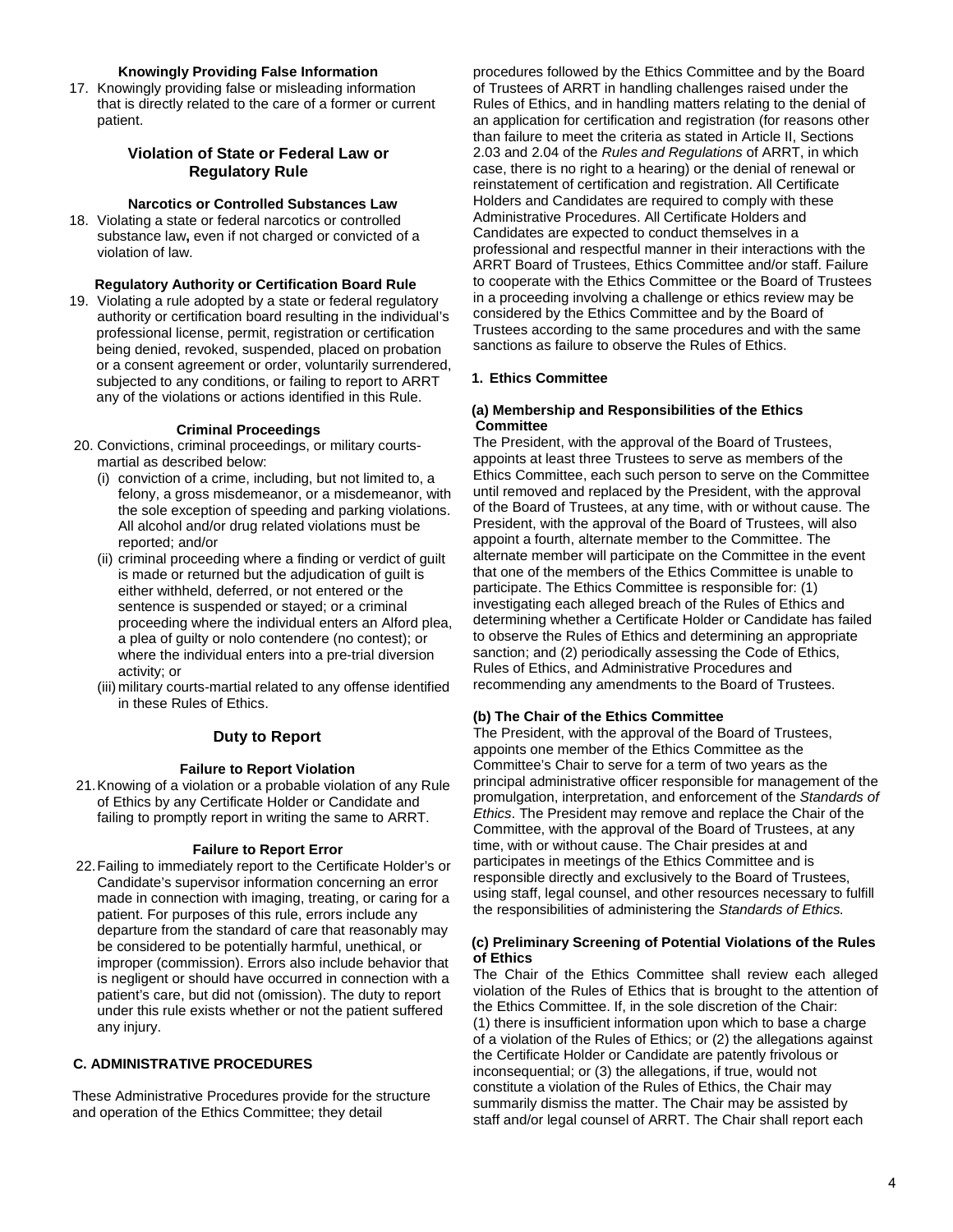such summary dismissal to the Ethics Committee.

At the Chair's direction and upon request, the Executive Director of ARRT shall have the power to investigate allegations regarding the possible settlement of an alleged violation of the Rules of Ethics. The Executive Director may be assisted by staff members and/or legal counsel of ARRT. The Executive Director is not empowered to enter into a binding settlement, but rather may convey and/or recommend proposed settlements to the Ethics Committee. The Ethics Committee may accept the proposed settlement, make a counterproposal to the Certificate Holder or Candidate, or reject the proposed settlement and proceed under these Administrative Procedures.

# **2. Hearings**

Whenever ARRT proposes to take action in respect to the denial of an application for certification and registration (for reasons other than failure to meet the criteria as stated in Article II, Sections 2.03 and 2.04 of the *Rules and Regulations* of ARRT, in which case there is no right to a hearing) or of an application for renewal or reinstatement of certification and registration, or in connection with the revocation or suspension of certification and registration, or the censure of a Certificate Holder or Candidate for an alleged violation of the Rules of Ethics, it shall give written notice thereof to such person, specifying the reasons for such proposed action. A Certificate Holder or Candidate to whom such notice is given shall have 30 days from the date the notice of such proposed action is mailed to make a written request for a hearing. The written request for a hearing must be accompanied by a nonrefundable hearing fee in the amount of \$100. In rare cases, the hearing fee may be waived, in whole or in part, at the sole discretion of the Ethics Committee.

Failure to make a written request for a hearing and to remit the hearing fee (unless the hearing fee is waived in writing by ARRT) within such period or submission of a properly executed Hearing Waiver form within such period shall constitute consent to the action taken by the Ethics Committee or the Board of Trustees pursuant to such notice. A Certificate Holder or Candidate who requests a hearing in the manner prescribed above shall advise the Ethics Committee of the intention to appear at the hearing. A Certificate Holder or Candidate who requests a hearing may elect to appear in person, via teleconference, or by a written submission which shall be verified or acknowledged under oath.

A Certificate Holder or Candidate may waive the 30 day timeframe to request a hearing. To request a waiver of the 30 day timeframe, the Certificate Holder or Candidate must complete a Hearing Waiver form that is available on the ARRT website a[t www.arrt.org.](http://www.arrt.org/) The Hearing Waiver form must be signed by the Certificate Holder or Candidate, notarized, and submitted to ARRT. The Executive Director of ARRT shall have the authority to receive, administer, and grant the Hearing Waiver form and may be assisted by staff members and/or legal counsel of ARRT.

 Failure to appear at the hearing in person or via teleconference, or to supply a written submission in response to the charges shall be deemed a default on the merits and shall be deemed consent to whatever action or disciplinary

measures that the Ethics Committee determines to take. Hearings shall be held at such date, time, and place as shall be designated by the Ethics Committee or the Executive Director. The Certificate Holder or Candidate shall be given at least 30 days notice of the date, time, and place of the hearing. The hearing is conducted by the Ethics Committee with any three or more of its members participating, other than any member of the Ethics Committee whose professional activities are conducted at a location in the approximate area of the Certificate Holder or Candidate in question. In the event of such disqualification, the President may appoint a Trustee to serve on the Ethics Committee for the sole purpose of participating in the hearing and rendering a decision. At the hearing, ARRT shall present the charges against the Certificate Holder or Candidate in question, and the facts and evidence of ARRT in respect to the basis or bases for the proposed action or disciplinary measure. The Ethics Committee may be assisted by legal counsel. The Certificate Holder or Candidate in question, by legal counsel or other representative (at the sole expense of the Certificate Holder or Candidate in question), shall have the right to call witnesses, present testimony, and be heard in the Certificate Holder's or Candidate's own defense; to hear the testimony of and to cross-examine any witnesses appearing at such hearing; and to present such other evidence or testimony as the Ethics Committee shall deem appropriate to do substantial justice. Any information may be considered that is relevant or potentially relevant. The Ethics Committee shall not be bound by any state or federal rules of evidence. The Certificate Holder or Candidate in question shall have the right to submit a written statement at the close of the hearing. A transcript or an audio recording of the hearing testimony is made for in person and teleconference hearings only. Ethics Committee deliberations are not recorded.

In the case where ARRT proposes to take action in respect to the denial of an application for certification and registration (for reasons other than failure to meet the criteria as stated in Article II, Sections 2.03 and 2.04 of the *Rules and Regulations* of ARRT) or the denial of renewal or reinstatement of certification and registration, the Ethics Committee shall assess the evidence presented at the hearing and make its decision accordingly, and shall prepare written findings of fact and its determination as to whether grounds exist for the denial of an application for certification and registration or renewal or reinstatement of certification and registration, and shall promptly transmit the same to the Board of Trustees and to the Certificate Holder or Candidate in question.

In the case of alleged violations of the Rules of Ethics by a Certificate Holder or Candidate, the Ethics Committee shall assess the evidence presented at the hearing and make its decision accordingly, and shall prepare written findings of fact and its determination as to whether there has been a violation of the Rules of Ethics and, if so, the appropriate sanction, and shall promptly transmit the same to the Board of Trustees and to the Certificate Holder or Candidate in question. Potential sanctions include denial of renewal or reinstatement of certification and registration with ARRT, revocation or suspension of certification and registration with ARRT, or the public or private reprimand of a Certificate Holder or Candidate. Unless a timely appeal from any findings of fact and determination by the Ethics Committee is taken to the Board of Trustees in accordance with Section 3 below (Appeals), the Ethics Committee's findings of fact and determination in any matter (including the specified sanction) shall be final and binding upon the Certificate Holder or Candidate in question.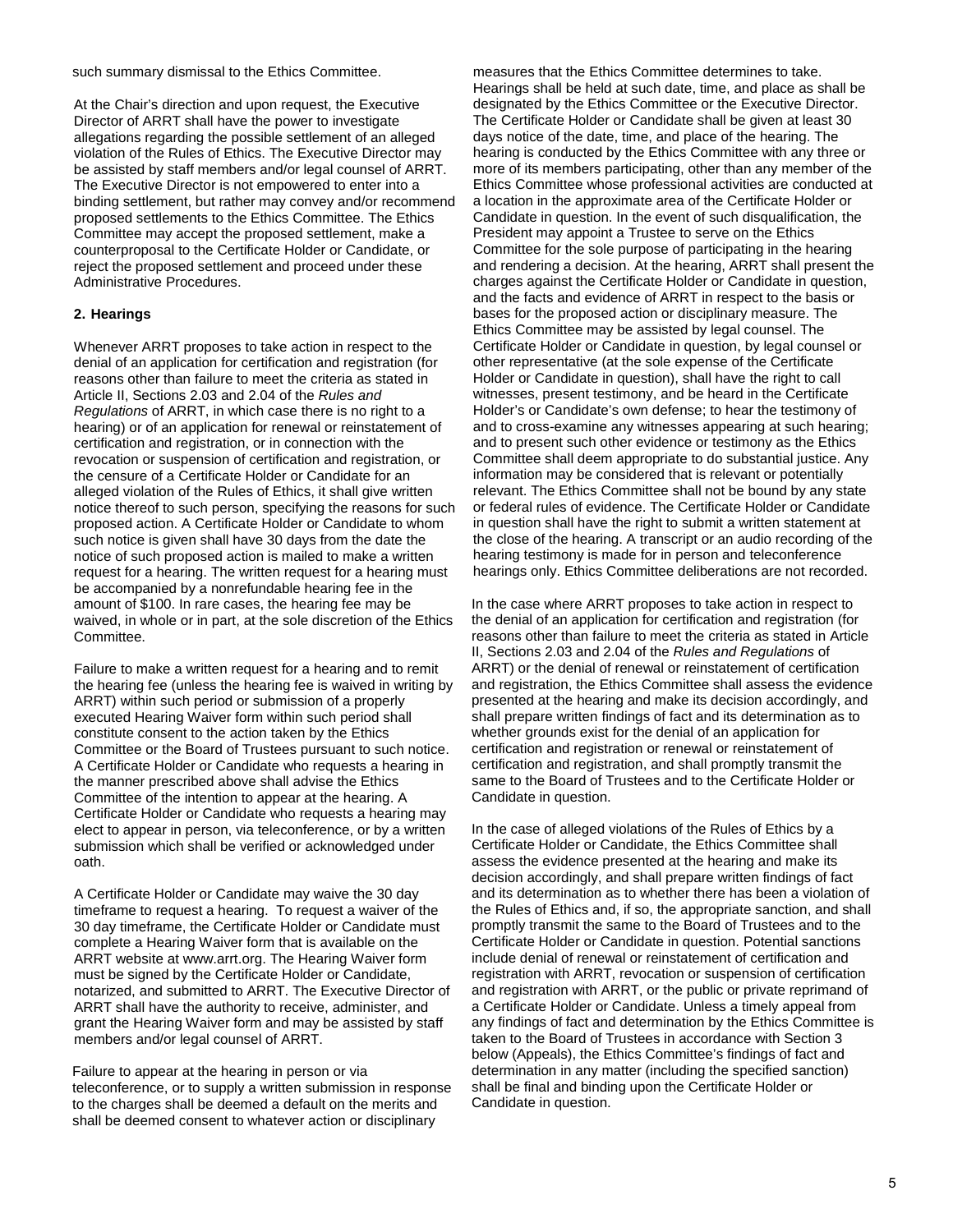# **3. Appeals**

Except as otherwise noted in these Administrative Procedures, the Certificate Holder or Candidate may appeal any decision of the Ethics Committee to the Board of Trustees by submitting a written request for an appeal within 30 days after the decision of the Ethics Committee is mailed. The written request for an appeal must be accompanied by a nonrefundable appeal fee in the amount of \$250. In rare cases, the appeal fee may be waived, in whole or in part, at the sole discretion of the Ethics Committee.

Failure to make a written request for an appeal and to remit the appeal fee (unless the appeal fee is waived in writing by ARRT) within such period or submission of a properly executed Appeal Waiver form within such period shall constitute consent to the action taken by the Ethics Committee or Board of Trustees pursuant to such notice.

A Certificate Holder or Candidate may waive the 30 day timeframe to request an appeal. To request a waiver of the 30 day timeframe, the Certificate Holder or Candidate must complete an Appeal Waiver form that is available on the ARRT website a[t www.arrt.org.](http://www.arrt.org/) The Appeal Waiver form must be signed by the Certificate Holder or Candidate, notarized, and submitted to ARRT. The Executive Director of ARRT shall have the authority to receive, administer, and grant the Appeal Waiver form and may be assisted by staff members and/or legal counsel of ARRT.

In the event of an appeal, those Trustees who participated in the hearing of the Ethics Committee shall not participate in the appeal. The remaining members of the Board of Trustees shall consider the decision of the Ethics Committee, the files and records of ARRT applicable to the case at issue, and any written appellate submission of the Certificate Holder or Candidate in question, and shall determine whether to affirm or to modify the decision of the Ethics Committee or to remand the matter to the Ethics Committee for further consideration. In making such determination to affirm or to modify, findings of fact made by the Ethics Committee shall be conclusive if supported by any evidence. The Board of Trustees may grant re-hearings, hear additional evidence, or request that ARRT or the Certificate Holder or Candidate in question provide additional information in such manner, on such issues, and within such time as it may prescribe. All hearings and appeals provided for herein shall be private at all stages. It shall be considered an act of professional misconduct for any Certificate Holder or Candidate to make an unauthorized publication or revelation of the same, except to the Certificate Holder's or Candidate's attorney or other representative, immediate superior, or employer.

# **4. Adverse Decisions**

### **(a) Private Reprimands**

 A private reprimand is a reprimand that is between the individual and ARRT and is not reported to the public. Private reprimands allow for continued certification and registration.

#### **(b) Public Reprimands**

 A public reprimand is a sanction that is published on ARRT's website for a period of one year. Public reprimands allow for continued certification and registration.

#### **(c) Conditional**

Conditional status may be given for continued certification and registration in those cases where there are minimal conditions of the court that need to be met before the court case is closed (e.g., court ordered supervised probation).

#### **(d) Suspensions**

Suspension is the temporary removal of an individual's certification and registration in all categories for up to one year.

#### **(e) Summary Suspensions**

Summary suspension is an immediate suspension of an individual's certification and registration in all categories. If an alleged violation of the Rules of Ethics involves the occurrence, with respect to a Certificate Holder, of an event described in the Rules of Ethics, or any other event that the Ethics Committee determines would, if true, potentially pose harm to the health, safety, or well being of any patient or the public, then, notwithstanding anything apparently or expressly to the contrary contained in these Administrative Procedures, the Ethics Committee may, without prior notice to the Certificate Holder and without a prior hearing, summarily suspend the certification and registration of the Certificate Holder pending a final determination under these Administrative Procedures with respect to whether the alleged violation of the Rules of Ethics in fact occurred. Within five working days after the Ethics Committee summarily suspends the certification and registration of a Certificate Holder in accordance with this provision, the Ethics Committee shall, by certified mail, return receipt requested, give to the Certificate Holder written notice that describes: (1) the summary suspension; (2) the reason or reasons for it; and (3) the right of the Certificate Holder to request a hearing with respect to the summary suspension by written notice to the Ethics Committee, which written notice must be received by the Ethics Committee not later than 15 days after the date of the written notice of summary suspension by the Ethics Committee to the Certificate Holder. If the Certificate Holder requests a hearing in a timely manner with respect to the summary suspension, the hearing shall be held before the Ethics Committee or a panel comprised of no fewer than three members of the Ethics Committee as promptly as practicable, but in any event within 30 days after the Ethics Committee's receipt of the Certificate Holder's request for the hearing, unless both the individual and the Ethics Committee agree to a postponement beyond the 30 day period. The Ethics Committee has the absolute discretion to deny any request for a postponement and to proceed to a hearing with or without the participation of the individual. The applicable provisions of Section 2 (Hearings) of these Administrative Procedures shall govern all hearings with respect to summary suspensions, except that neither a determination of the Ethics Committee, in the absence of a timely request for a hearing by the affected Certificate Holder, nor a determination by the Ethics Committee or a panel, following a timely requested hearing, is appealable to the Board of Trustees.

#### **(f) Ineligible**

An individual may be determined ineligible for certification and registration or ineligible for reinstatement of certification and registration. The time frame may be time limited or permanent.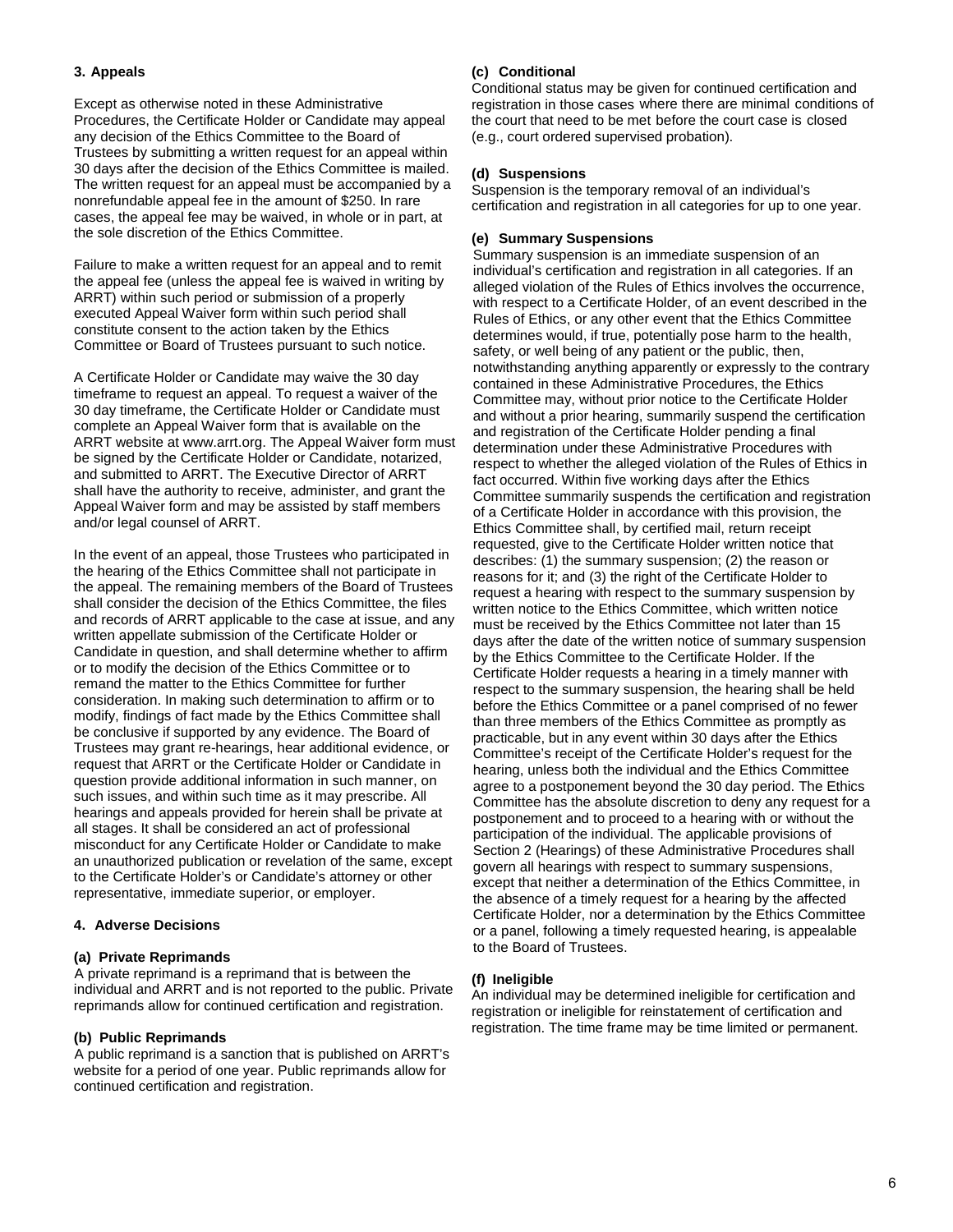# **(g) Revocation**

Revocation removes the individual's certification and registration in all categories. The time frame may be time limited or permanent.

# **(h) Alternative Dispositions**

An Alternative Disposition ("AD") is a contract between an individual and the ARRT Ethics Committee that allows for continued certification and registration in lieu of revocation, provided the individual performs certain requirements, including, but not limited to, providing documentation, attending counseling and/or submitting to random drug and/or alcohol screening. A Certificate Holder or Candidate who voluntarily enters into an Alternative Disposition Agreement agrees to waive all rights set forth in these Administrative Procedures.

# **(i) Voluntary Surrender of Credentials**

At any time during the ethics review process, the Certificate Holder may request to voluntarily surrender ARRT credentials and accept permanent revocation of ARRT certification and registration. To request a voluntary surrender, the Certificate Holder must complete the Voluntary Credential Surrender and Sanction Agreement form ("Agreement") that is available on the ARRT website at [www.arrt.org.](http://www.arrt.org/) The Agreement must be signed by the Certificate Holder, notarized, and submitted to ARRT. The Executive Director of ARRT shall have the authority to receive the request and may be assisted by staff members and/or legal counsel of ARRT. The Executive Director is not empowered to enter into a binding agreement, but rather may recommend a proposed action to the Ethics Committee. The Ethics Committee will then decide whether to accept or deny the request for surrender of credentials. If denied by ARRT, the ethics review will continue according to the *Standards of Ethics*. If accepted by ARRT, the ethics review process will be discontinued, the Certificate Holder agrees to waive all rights set forth in these Administrative Procedures, and a sanction for permanent revocation will be entered against the Certificate Holder.

# **(j) Civil or Criminal Penalties**

Conduct that violates ARRT's Rules of Ethics may also violate applicable state or federal law. In addition to the potential sanctions under the *Standards of Ethics*, ARRT may, without giving prior notice, pursue civil and/or criminal penalties against the Certificate Holder or Candidate.

# **5. Publication of Adverse Decisions**

Summary suspensions and final decisions (other than private reprimands) that are adverse to the Certificate Holder or Candidate will be communicated to the appropriate authorities of certification organizations and state licensing agencies and provided in response to written inquiries into an individual's certification and registration status. The ARRT shall also have the right to publish any final adverse decisions and summary suspensions and the reasons therefore. For purposes of this paragraph, a "final decision" means and includes: a determination of the Ethics Committee relating to an adverse decision if the affected Certificate Holder or Candidate does not request a hearing in a timely manner; a non-appealable decision of the Ethics Committee; an appealable decision of the Ethics Committee from which no timely appeal is taken; and, the decision of the Board of Trustees in a case involving an appeal of an appealable decision of the Ethics Committee.

#### **6.Procedure to Request Removal of a Sanction**

A sanction imposed by ARRT, including a sanction specified in a Settlement Agreement, specifically provides a sanction time frame and it shall be presumed that a sanction may only be reconsidered after the time frame has elapsed. At any point after a sanction first becomes eligible for reconsideration, the individual may submit a written request ("Request") to ARRT asking the Ethics Committee to remove the sanction. The Request must be accompanied by a nonrefundable fee in the amount of \$250. A Request that is not accompanied by the fee will be returned to the individual and will not be considered. In rare cases, the fee may be waived, in whole or in part, at the sole discretion of the Ethics Committee. The individual is not entitled to make a personal appearance before the Ethics Committee in connection with a Request to remove a sanction or to modify a Settlement Agreement.

Although there is no required format, Requests for both sanction removal and Settlement Agreement modification must include compelling reasons justifying the removal of the sanction or modification of the Settlement Agreement. It is recommended that the individual demonstrate at least the following: (1) an understanding of the reasons for the sanction; (2) an understanding of why the action leading to the sanction was felt to warrant the sanction imposed; and (3) detailed information demonstrating that the Certificate Holder's or Candidate's behavior has improved and similar activities will not be repeated. Letters of recommendation from individuals, who are knowledgeable about the person's sanction imposed; and current character and behavior, including efforts at rehabilitation, are advised. If a letter of recommendation is not on original letterhead or is not duly notarized, the Ethics Committee shall have the discretion to ignore that letter of recommendation.

Removal of the sanction is a prerequisite to apply for certification and registration. If, at the sole discretion of the Ethics Committee, the sanction is removed, the individual will be allowed to pursue certification and registration via the policies and procedures in place at that time as stated in Section 6.05 of the *ARRT Rules and Regulations.*

If the Ethics Committee denies a Request for removal of the sanction or modification of a Settlement Agreement, the decision is not subject to a hearing or to an appeal, and the Committee will not reconsider removal of the sanction or modification of the Settlement Agreement for as long as is directed by the Committee.

# **7. Amendments to the Standards of Ethics**

The ARRT reserves the right to amend the *Standards of Ethics*  following the procedures under Article XI, Section 11.02 of the *ARRT Rules and Regulations.*